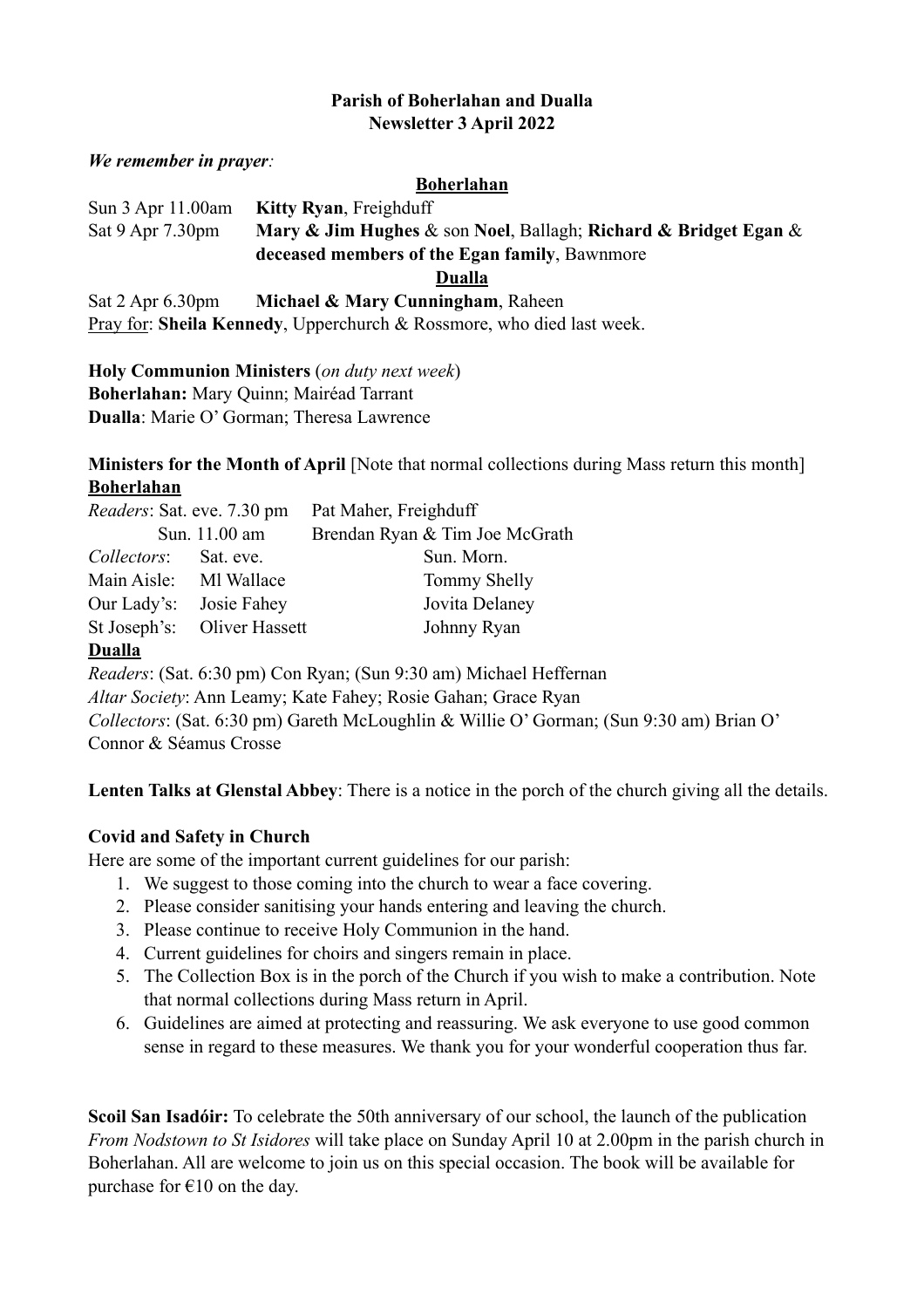**The Parish Pastoral Team** are planning the distribution of the document *Seeds of Hope* in the coming weeks. We are busy organising our first function for the last week of April 2022. The theme of the celebration will be New Life, New Hope, New Sharing.

**Confessions for Easter:** This weekend and next weekend the priests will be available after the Masses to hear confessions.

**The Second Collection** will be taken up next weekend. This traditionally would have been the Priests' Easter Collection. We really appreciate your support helping us to meet our diocesan targets. Your loyalty and generosity always gives us hope.

**Special Collection for Ukraine:** If you missed out on the collection last week, you may hand in your offering at any time.

# **Prayer to St Roch (Protector against infectious diseases)**

O Blessed St Roch, Patron of the sick, look with mercy on those who suffer illness. Your power was so great when you were in this world, that by the sign of the Cross, many were healed of their diseases. Now that you are in heaven, your power is no less. Offer to God our intentions and tears and obtain for us the physical and spiritual health we seek. This we ask through Jesus Christ our Lord. Amen.

St Roch: Pray for us, that we may be relieved from all diseases of body and soul.

**Visitation of the Sick:** Hospitals and nursing homes are no longer permitted to provide a list of parishioners who are their patients or residents. This is due to the new law called General Data Protection Regulation (GDPR). If you have a family member in a hospital or nursing home, or at home, who would like a visit from a priest, please contact either priest of the parish. Your request will be very welcome.

**Mary Immaculate College, Thurles**, will welcome prospective students and parents to the campus for the MIC Thurles Student Experience Day on Saturday 9 April. This is a must-attend event for those interested in pursuing a career in post-primary teaching. Registration for this event is essential. Register now at www.mic.ie/CAO.

# **Prayer for Those Suffering Addiction:**

We pray for all who are battling addiction and for all members of the Matt Talbot Prayer Society. We remember especially all who suffer addiction to alcohol, their families and all who lives are affected. May the power of the Holy Spirit enable them to seek and find renewed freedom in life. We ask this through Jesus Christ Our Lord. Amen.